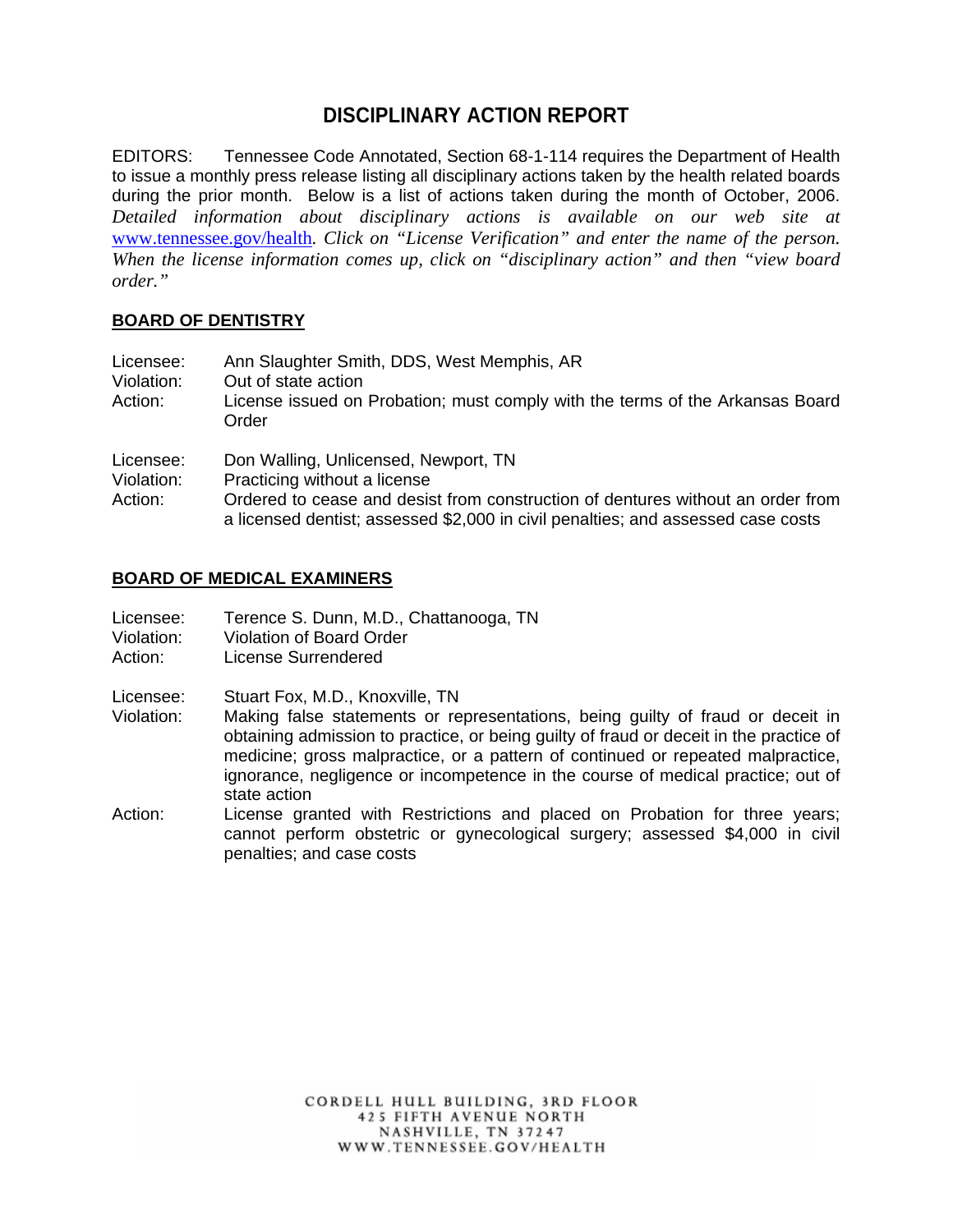| Licensee:<br>Violation:            | Alan Gardner, M.D., Defiance, OH<br>Engaging in the practice of medicine when mentally or physically unable to do so;<br>out of state action                                                                                                                                           |
|------------------------------------|----------------------------------------------------------------------------------------------------------------------------------------------------------------------------------------------------------------------------------------------------------------------------------------|
| Action:                            | License Suspended until Ohio license is reinstated; assessed case costs                                                                                                                                                                                                                |
| Licensee:<br>Violation:            | Alton E. Ingram, Jr., M.D., Orange Beach, AL<br>Out of state action; making false statements or representations, guilty of fraud or<br>deceit in obtaining admission to practice, or guilty of fraud or deceit in the                                                                  |
| Action:                            | practice of medicine<br>License Suspended for three years; assessed \$1,000 in civil penalties; and<br>assessed case costs                                                                                                                                                             |
| Licensee:<br>Violation:            | Robert Pomphrey, M.D. Gleason, TN<br>Unprofessional, dishonorable or unethical conduct; engaging in the practice of<br>medicine when mentally or physically unable to safely do so                                                                                                     |
| Action:                            | License Suspended; upon meeting certain conditions, license will then be placed<br>on Probation for no less than five years                                                                                                                                                            |
| Licensee:<br>Violation:<br>Action: | Sheila Vaughn, Unlicensed, Manchester, TN<br>Practicing medicine without a license<br>Assessed \$500 civil penalty; and assessed case costs                                                                                                                                            |
| Licensee:<br>Violation:<br>Action: | Pilar Vargas, M.D., Birmingham, AL<br>Unable to safely practice clinical medicine due to lack of updated clinical skills<br>License issued with restrictions; may only practice administrative medicine; may<br>once clinical skills are updated; apply to have the restriction lifted |
| Licensee:<br>Violation:<br>Action: | Mark Wade, M.D. Germantown, TN<br>Violation of board order<br>License suspended until payment of \$5,000 past due balance, thereafter to be<br>placed on Probation for an additional five years with terms and conditions                                                              |
| Licensee:<br>Violation:            | Alexander Zotos, M.D., Ringgold, GA<br>Habitual intoxication or personal misuse of any drugs or the use of intoxicating<br>liquors, narcotics, controlled substances or other drugs or stimulants in such<br>manner as to adversely affect the person's ability to practice medicine   |
| Action:                            | License issued on the condition that he maintains lifetime advocacy of the<br><b>Tennessee Medical Foundation</b>                                                                                                                                                                      |

#### **BOARD OF NURSING**

- Licensee: Denise R. New, LPN, Jackson, TN<br>Violation: Unprofessional conduct: making fal Unprofessional conduct; making false or materially incorrect, inconsistent or unintelligible entries in any patient records pertaining to the obtaining, possession or administration of any controlled substance; unauthorized use of narcotics, drugs, supplies, or equipment from any work place location; use of any intoxicating beverage or the illegal use of any narcotic or dangerous drug while on duty; being under the influence of alcoholic beverages, or under the influence of drugs which impair judgment while on duty
- Action: License Revoked; assessed \$1,000 in civil penalties; and assessed case costs

CORDELL HULL BUILDING, 3RD FLOOR **425 FIFTH AVENUE NORTH** NASHVILLE, TN 37247 WWW.TENNESSEE.GOV/HEALTH